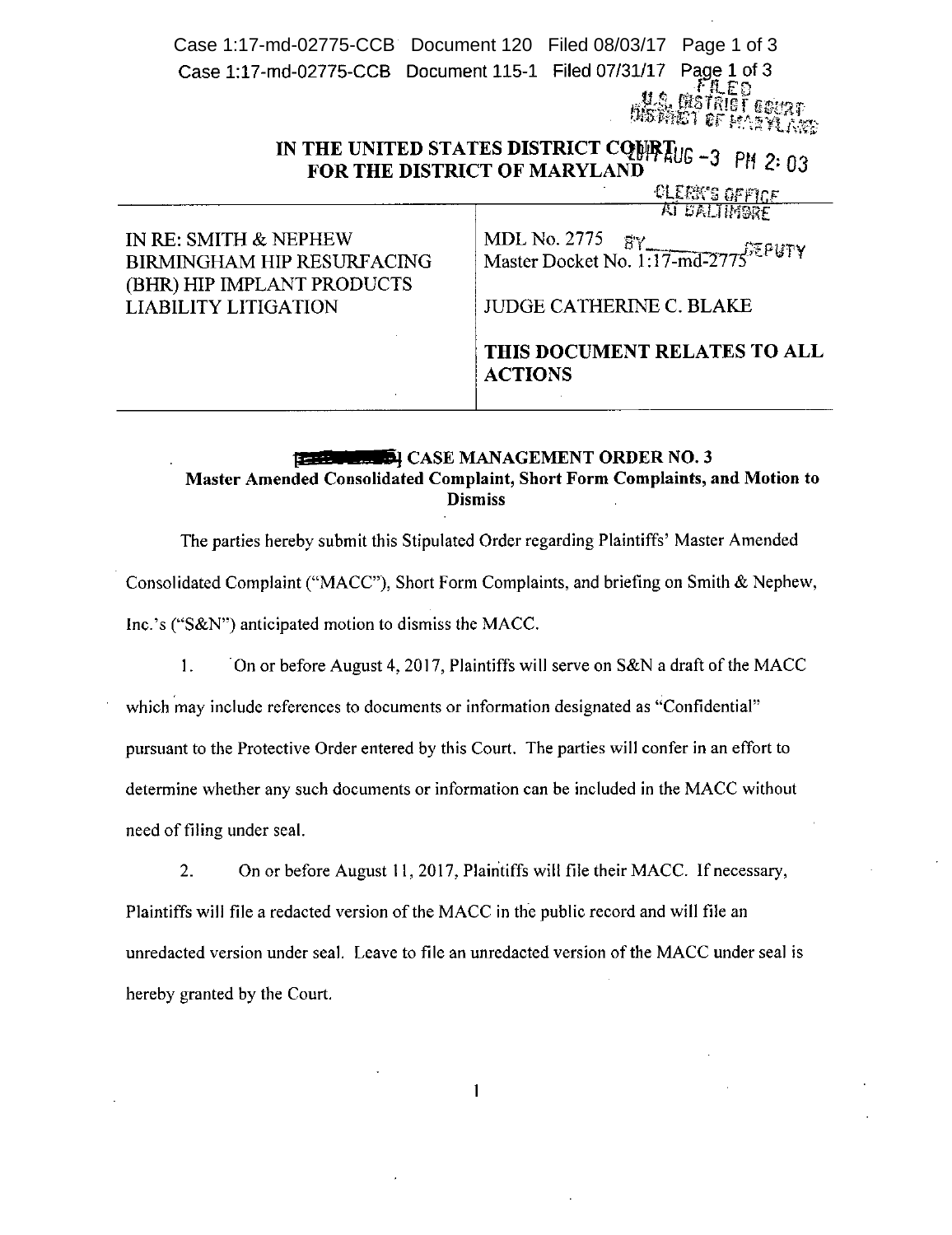Case 1:17-md-02775-CCB Document 115-1 Filed 07/31/17 Page 2 of 3 Case 1:17-md-02775-CCB Document 120 Filed 08/03/17 Page 2 of 3

3. In addition, all Plaintiffs in matters pending in MDL 2775 as of August 4, 2017 shall file a Short Form Complaint on or by August 31, 2017, in substantially the form attached as Exhibit "A" to this Order. The MACC shall be deemed adopted by and applicable to all Plaintiffs in matters filed in or transferred to MDL 2775 before or after the entry of this Order.

4. On or by October 16, 2017, S&N shall answer and/or file a motion to dismiss Plaintiffs' MACC and any other claims in any Short Form Complaint submitted in cases that were in this MDL 2775 as of August 4, 2017. The memorandum in support of the motion to dismiss filed pursuant to this paragraph shall not exceed, in total, fifty (50) pages, exclusive of any caption, table of contents, table of authorities, certifications, and signature block.

5. On or by November 30, 2017, Plaintiffs shall file their response to S&N's motion to dismiss. The response filed pursuant to this paragraph shall not exceed, in total, fifty (50) pages, exclusive of any caption, table of contents, table of authorities, certifications, and signature block.

6. On or by January 5, 2018, S&N shall file its reply brief in support of the motion to dismiss. Any reply brief filed pursuant to this paragraph shall not exceed, in total, twenty-five (25) pages, exclusive of any caption, table of contents, table of authorities, certifications, and signature block.

7. Any plaintiff whose case is pending in MDL 2775 as of August 4,2017, who does not file a Short Form Complaint on or before August 31, 2017 must file by September 7,2017, a motion for leave to file the Short Form Complaint after the August 31, 2017 deadline. The motion for leave should address the reasons the Short Form Complaint was not timely filed and must establish good cause for failing to meet the deadline. Defendant shall have until September

2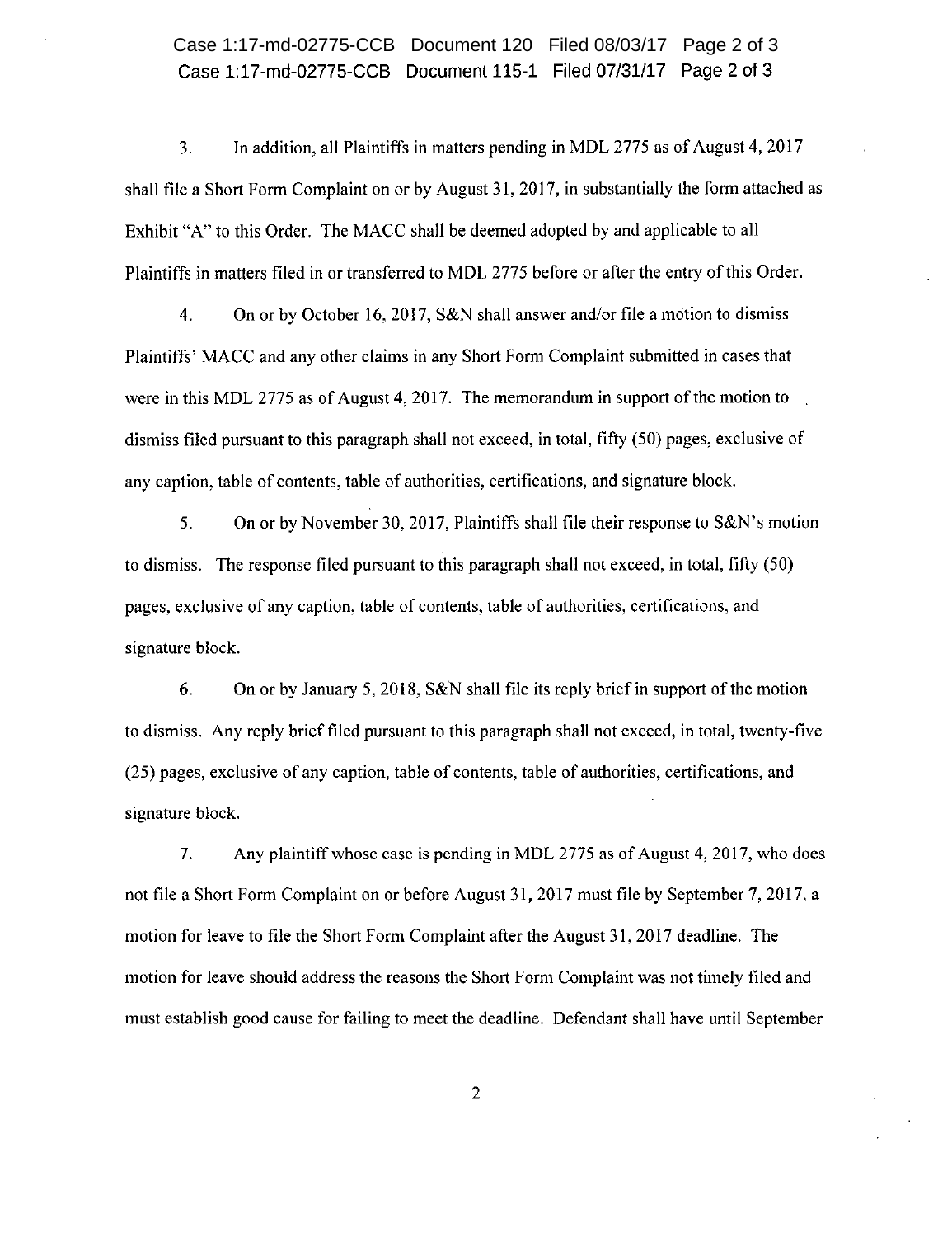Case 1:17-md-02775-CCB Document 115-1 Filed 07/31/17 Page 3 of 3 Case 1:17-md-02775-CCB Document 120 Filed 08/03/17 Page 3 of 3

21,2017 to file any oppositions to motions for leave to file a Short Form Complaint. Plaintiffs shall have until September 28, 2017 to file their replies.

8. Nothing in this Order shall be deemed to revive any claim asserted in any case pending in or transferred into this MDL that was dismissed with prejudice prior to the commencement of this MOL.

9. Any plaintiff whose case is transferred to this MOL after August 4, 2017 shall file a Short Form Complaint within thirty (30) days of transfer. All responses by S&N to any Short Form Complaint either direct filed in this MOL or submitted in cases transferred to this MOL after August 4, 2017 shall be stayed pending further Order of this Court, without prejudice to S&N to answer or move to dismiss on such schedule as the Court may later determine.

answer or move to dismiss on such schedule as the Court may IT IS SO ORDERED, this  $\frac{2d}{d}$  day of  $\frac{(\ell \ell \mu q \ell \mu)}{2017}$ .  $\iint$ 

*ur5* HON. CATHERlNE c. BLAKE UNITED STATES DISTRICT JUDGE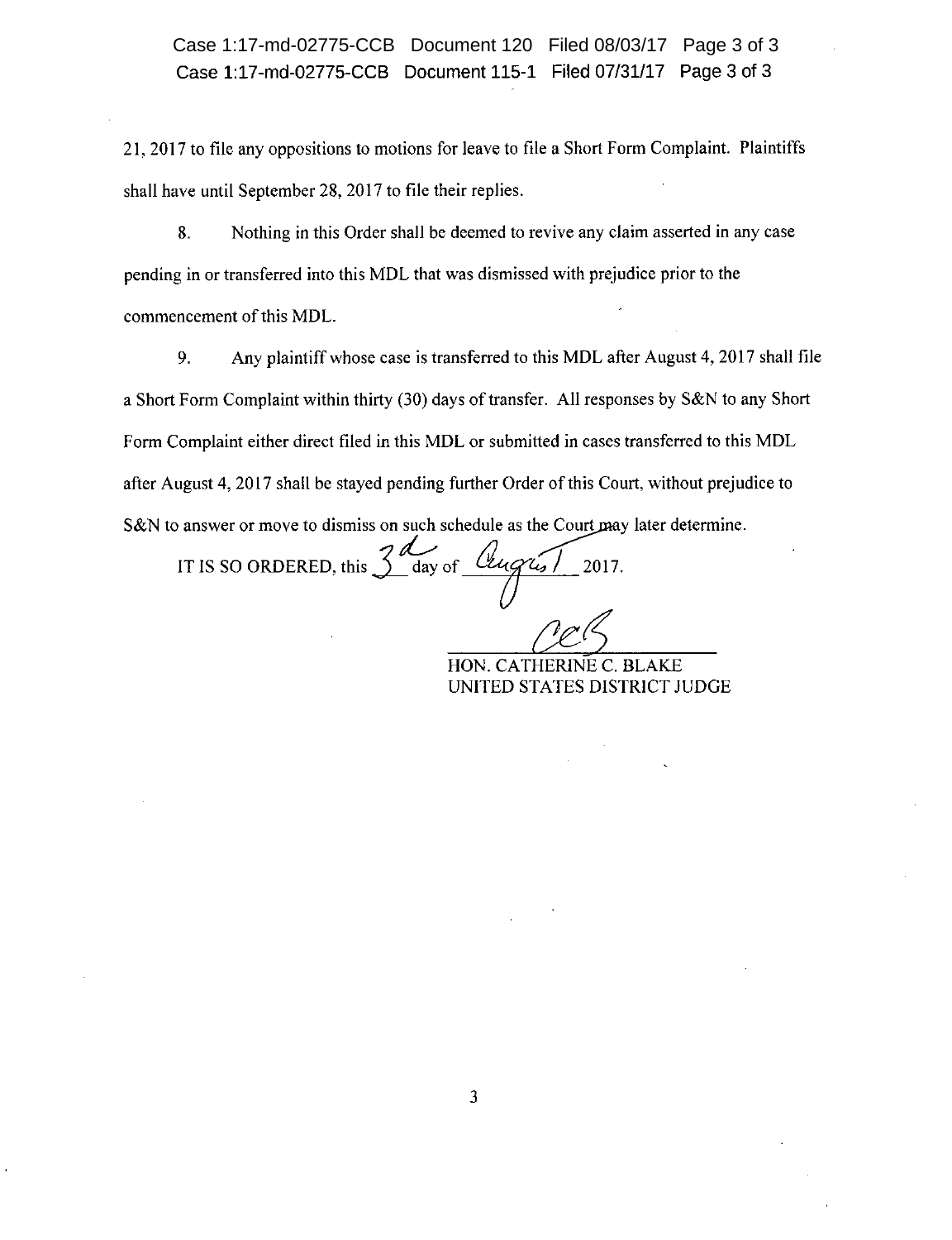Case 1:17-md-02775-CCB Document 115-2 **Filed** 07/31/17 Page 1 of 6 Case 1:17-md-02775-CCB Document 120-1 Filed 08/03/17 Page 1 of 6

 $\sim 10$ 

# **EXHIBIT A**

 $\mathcal{A}$ 

 $\label{eq:2.1} \frac{1}{\sqrt{2}}\int_{\mathbb{R}^{2}}\left|\frac{d\mathbf{x}}{d\mathbf{x}}\right|^{2}d\mathbf{x}^{2}d\mathbf{x}^{2}d\mathbf{x}^{2}d\mathbf{x}^{2}d\mathbf{x}^{2}d\mathbf{x}^{2}d\mathbf{x}^{2}d\mathbf{x}^{2}d\mathbf{x}^{2}d\mathbf{x}^{2}d\mathbf{x}^{2}d\mathbf{x}^{2}d\mathbf{x}^{2}d\mathbf{x}^{2}d\mathbf{x}^{2}d\mathbf{x}^{2}d\mathbf{x}^{2}d\mathbf{x}^{2}d\math$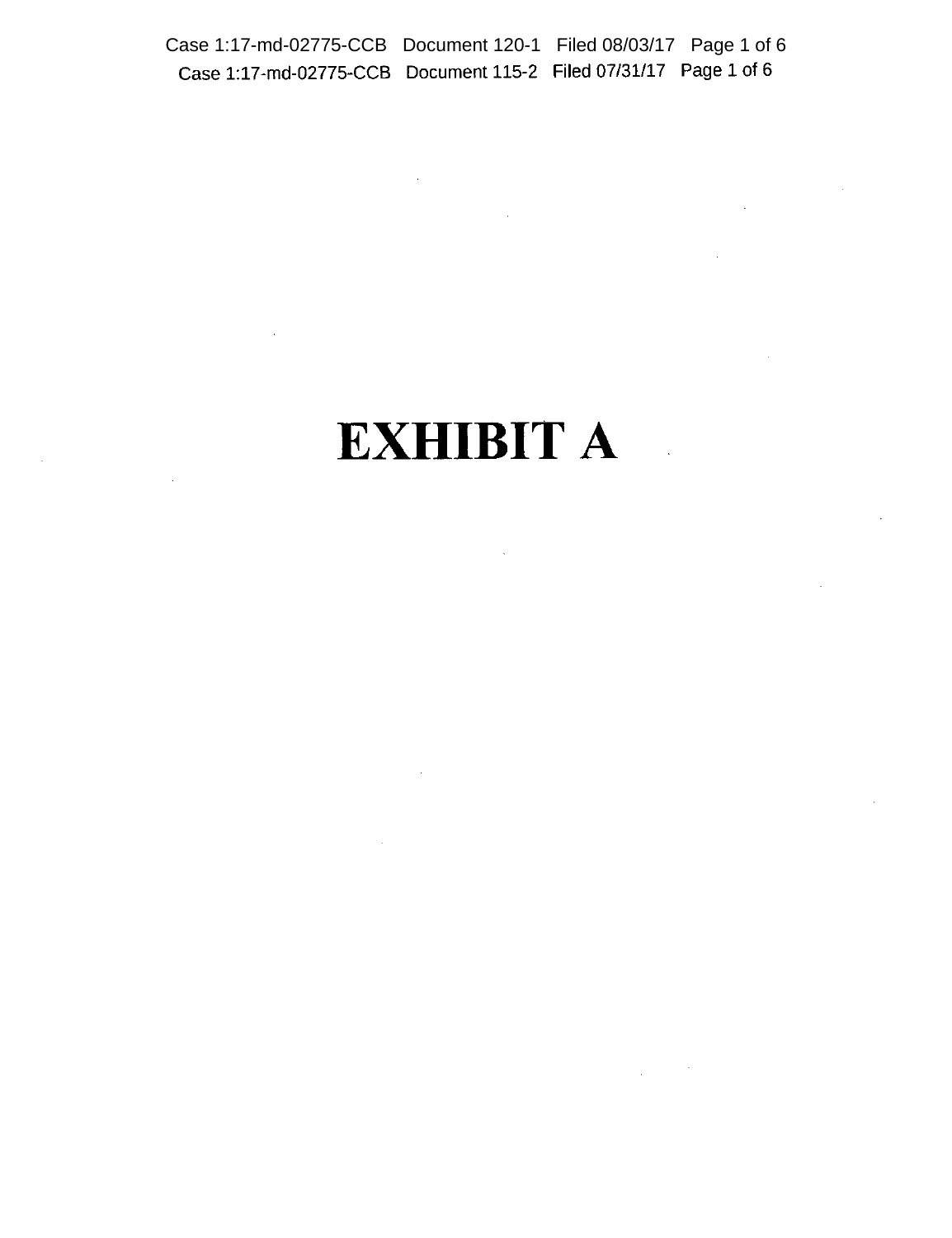Case 1:17-md-02775-CCB Document 115-2 Filed 07/31/17 Page 2 of 6 Case 1:17-md-02775-CCB Document 120-1 Filed 08/03/17 Page 2 of 6

## IN THE UNITED STATES DISTRICT COURT FOR THE DISTRICT OF MARYLAND

IN RE: SMITH & NEPHEW BIRMINGHAM HIP RESURFACING (BHR) HIP IMPLANT PRODUCTS LIABILITY LITIGATION

MDL-17-md-2775 Hon. Catherine C. Blake

This Document Relates to ALL ACTIONS

 $\mathbb{R}^{\mathbb{Z}}$ 

SHORT FORM COMPLAINT  $\text{Case No.}$ 

#### SHORT FORM COMPLAINT

I. Plaintiff, states and brings this civil action in MDL No. 2775, entitled *In re: Smith* & *Nephew Birmingham Hip Resurfacing (BHR) Hip Implant Products Liability Litigation.* Plaintiff(s) [is/are] filing this Short Form Complaint pursuant to CMO No. XX, entered DATE by this Court.

#### PARTIES, JURISDICTION AND VENUE

2. Plaintiff is a resident and citizen of and claims damages as set forth below.

3. Plaintiff's Spouse  $\frac{1}{\sqrt{1-\frac{1}{n}}}\$  is a resident and citizen of  $\frac{1}{\sqrt{1-\frac{1}{n}}}\$ 

and claims loss of consortium damages as set forth below.

4. Federal jurisdiction is proper based on diversity of citizenship.

5. The Federal District in which Plaintiff's initial implant took place:

6. The Federal District in which Plaintiff's revision(s) surgeries took place:

7. Plaintiff brings this action *[check the applicable designation}:*

On behalf of [himself/herself];

In a representative capacity as the of the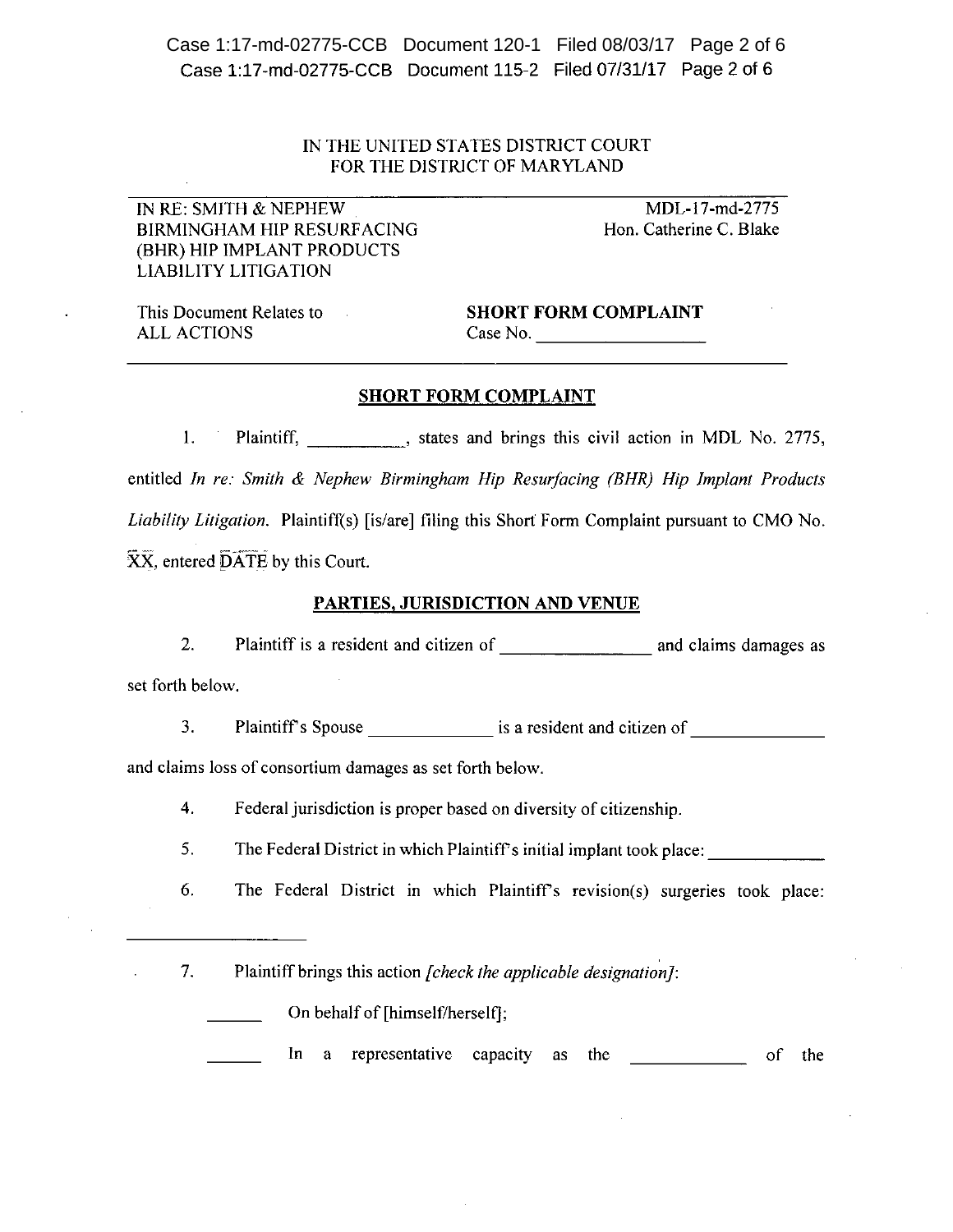Case 1:17-md-02775-CCB Document 115-2 Filed 07/31/17 Page 3 of 6 Case 1:17-md-02775-CCB Document 120-1 Filed 08/03/17 Page 3 of 6

having been duly appointed as the by the Court of . A copy of the Letters of Administration for a wrongful death claim is annexed hereto if such letters are required for the commencement of such a claim by the Probate, Surrogate or other appropriate court of the jurisdiction of the decedent.

*[Cross out if not applicable.}*

#### **FACTUAL ALLEGATIONS**

8. On or about \_\_\_\_\_\_\_\_\_\_\_\_, Plaintiff underwent surgery during which the Smith & Nephew BHR Resurfacing System was implanted into Plaintiff's (LEFT/RIGHT) hip.

9. [IF BILATERAL]: On or about \_\_\_\_\_\_\_\_\_\_\_\_\_\_\_\_\_\_\_, Plaintiff underwent surgery during which the Smith & Nephew BHR Resurfacing System was implanted into Plaintiff's (LEFT/RIGHT) hip.

10. Plaintiffs [LEFT/RIGHT] BHR implant surgery was performed at  $\mathsf{by}$   $\mathsf{by}$   $\mathsf{by}$   $\mathsf{by}$   $\mathsf{by}$   $\mathsf{by}$   $\mathsf{by}$   $\mathsf{by}$   $\mathsf{by}$   $\mathsf{by}$   $\mathsf{by}$   $\mathsf{by}$   $\mathsf{by}$   $\mathsf{by}$   $\mathsf{by}$   $\mathsf{by}$   $\mathsf{by}$   $\mathsf{by}$   $\mathsf{by}$   $\mathsf{by}$   $\mathsf{by}$   $\mathsf{by}$   $\mathsf{by}$   $\mathsf{by}$   $\mathsf{$ 

11. Plaintiff underwent medically-indicated revision of the BHR hip implant on or about **about** 

12. Plaintiff suffered the following complications, injuries, and/or indications, some or all of which made revision surgery medically necessary:

13. Plaintiff's revision surgery was performed by at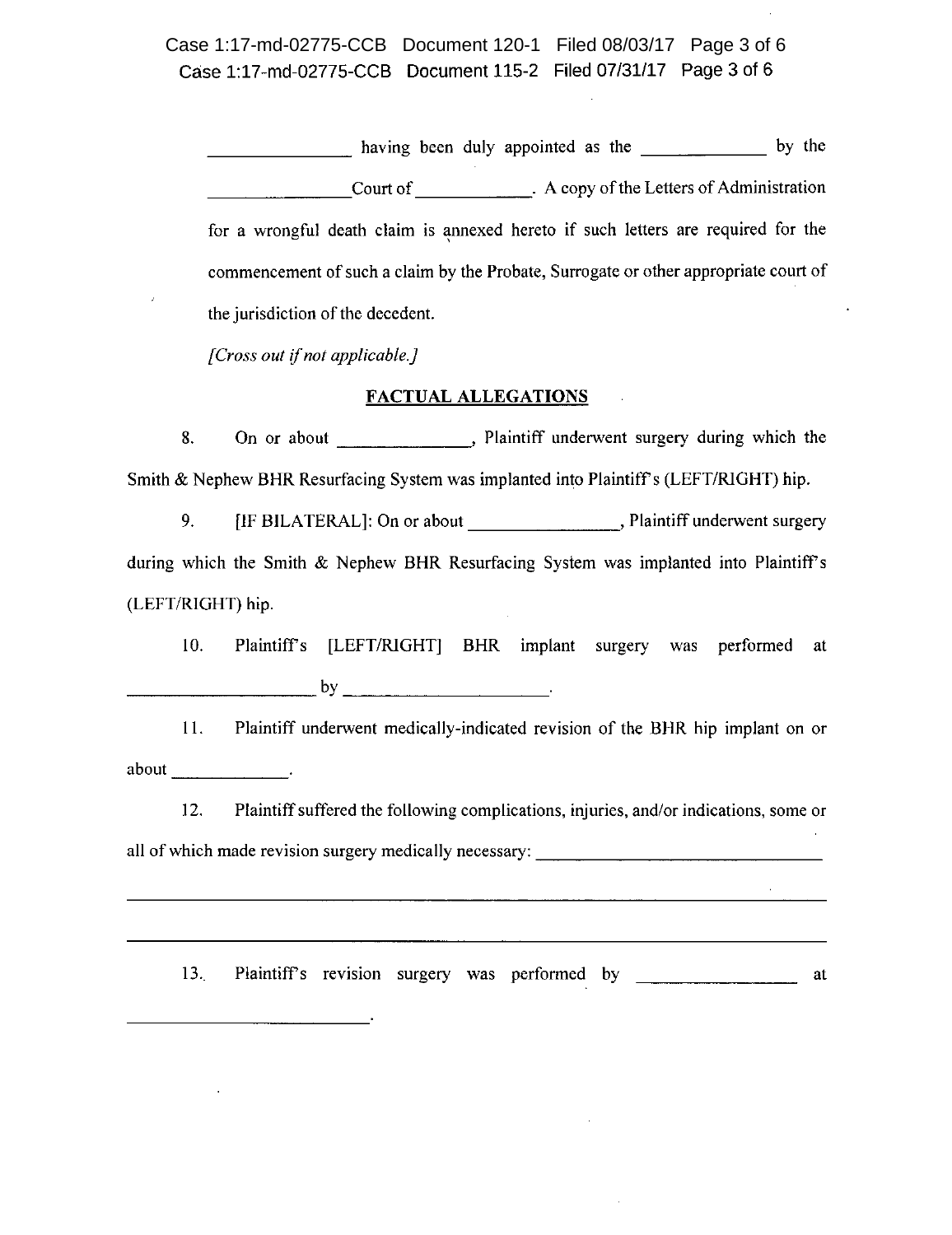Case 1:17-md-02775-CCB Document 115-2 Filed 07/31/17 Page 4 of 6 Case 1:17-md-02775-CCB Document 120-1 Filed 08/03/17 Page 4 of 6

14. Plaintiff adopts the allegations of the Master Amended Consolidated Complaint ("MACC") filed August 4, 2017, and all amendments to the MACe.

IS. Notwithstanding the foregoing, Plaintiff does not adopt the following paragraphs of the MACC:

16. Notwithstanding the foregoing, Plaintiff additionally alleges that:

# ALLEGATIONS AS TO INJURIES

17. (a) Plaintiff claims damages as a result of (check all that are applicable):

INJURY TO HERSELF/HIMSELF INJURY TO THE PERSON REPRESENTED WRONGFUL DEATH SURVIVORSHIP ACTION ECONOMIC LOSS

(b) Plaintiff's spouse claims damages as a result of (check all that are applicable):

*[Cross out if not applicable.}*

LOSS OF SERVICES

LOSS OF CONSORTIUM

18. Defendant, by its actions or inactions, proximately caused the injuries to Plaintiff(s).

# DEFENDANT-SPECIFIC ALLEGATIONS AND THEORIES OF RECOVERY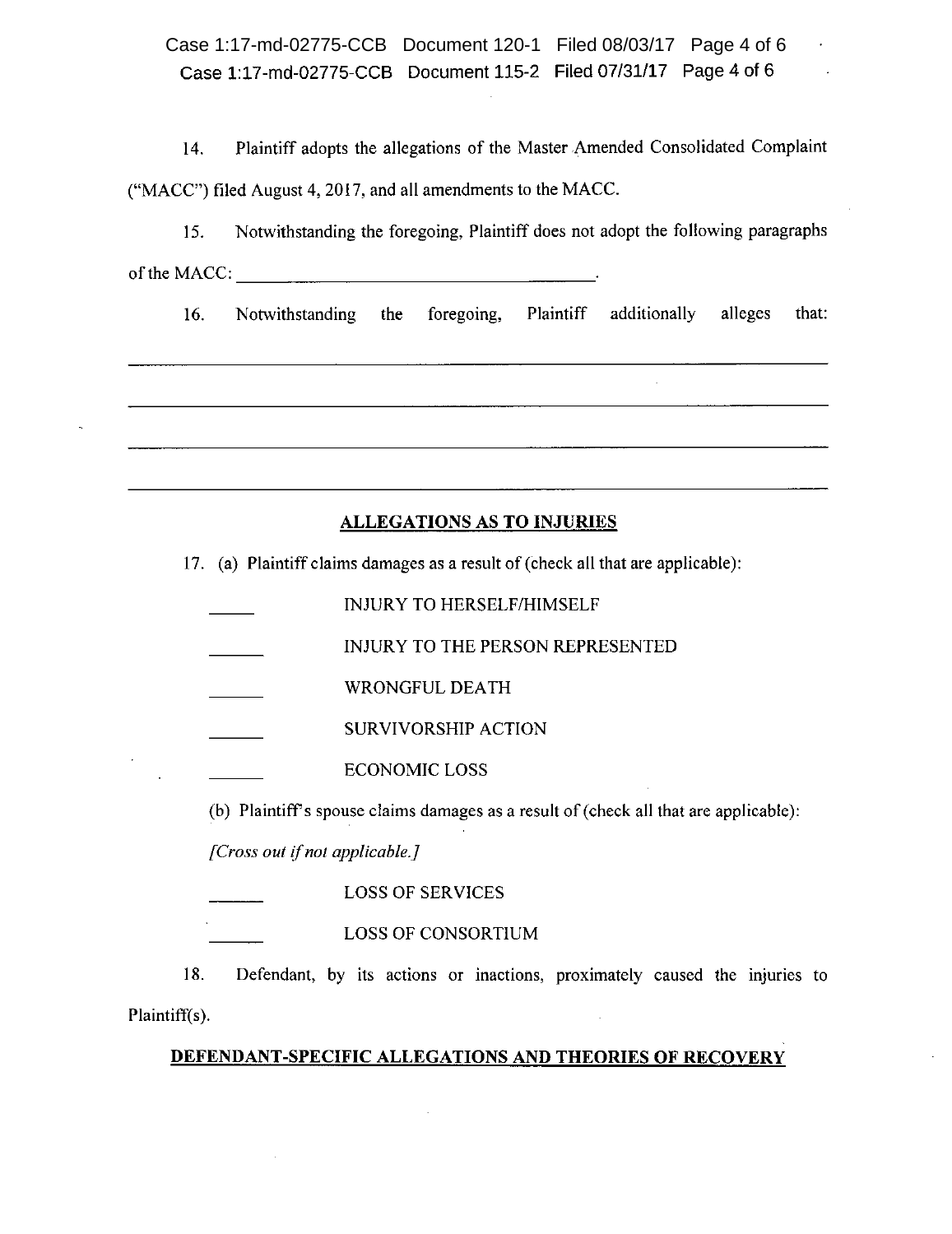Case 1:17-md-02775-CCB Document 115-2 Filed 07/31/17 Page 5 of 6 Case 1:17-md-02775-CCB Document 120-1 Filed 08/03/17 Page 5 of 6

19. The following claims and allegations are asserted by Plaintiff(s) and are herein

adopted by reference (check all that are applicable):

**COUNT I** 

Specific state common law and statutory law that applies:

COUNT II

Specific state common law and statutory law that applies:

COUNT III

Specific state common law and statutory law that applies: \_\_\_\_\_\_\_\_\_\_\_\_\_\_\_\_\_\_\_\_\_\_

COUNT IV

Specific state common law and statutory law that applies: \_

COUNT V

Specific state common law and statutory law that applies:

In addition to the above, Plaintiff(s) assert the following additional causes of action under

 $\mathcal{L}_{\rm{max}}$ 

applicable state law:

#### **PRAYER FOR RELIEF**

WHEREFORE, Plaintiff(s) pray for judgment against Defendant as follows:

the contract of the contract of the contract of the contract of the contract of

1. For compensatory damages;

2. Pre-judgment and post-judgment interest;

3. Statutory damages and relief of the state whose laws will govern this action;